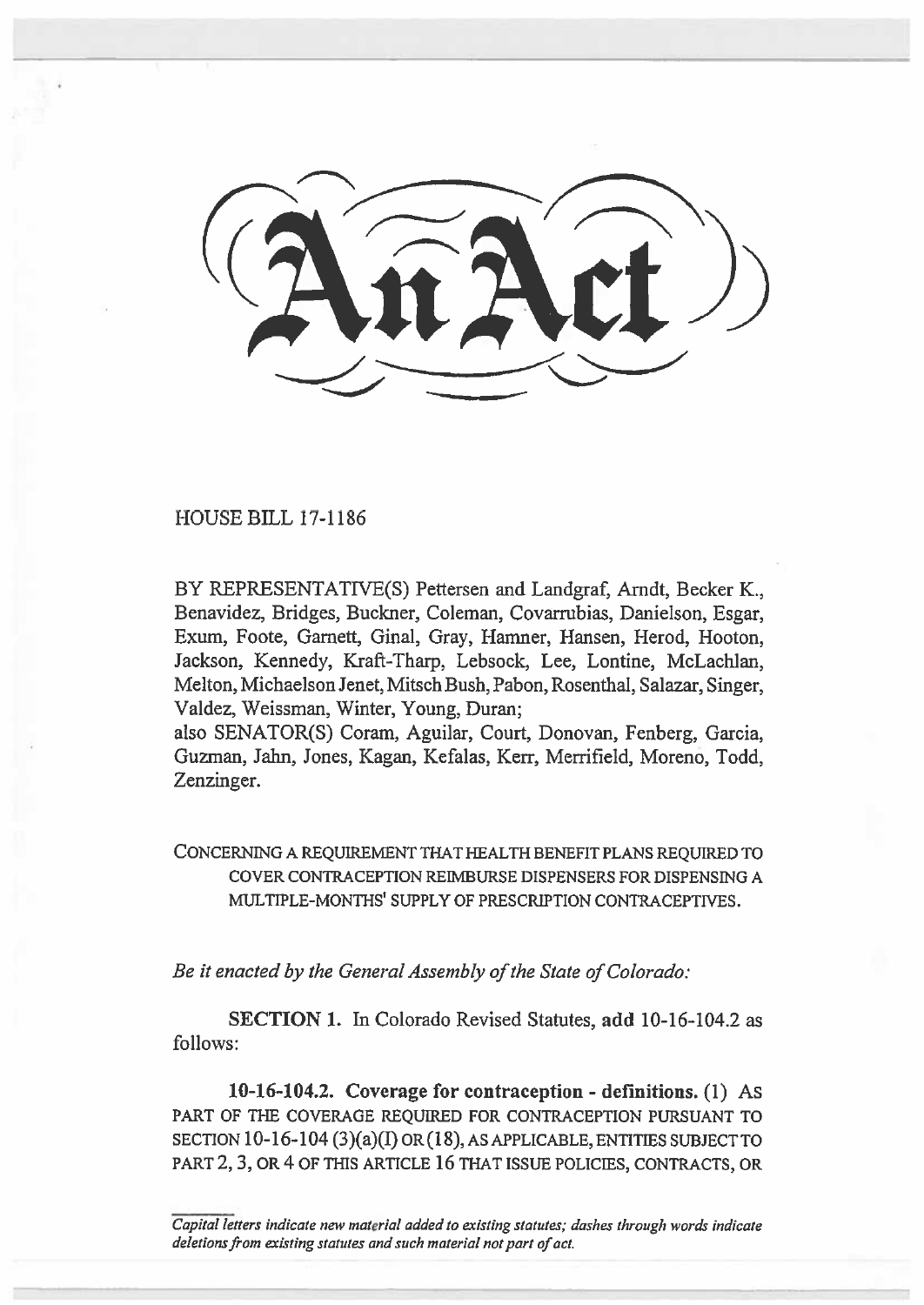PLANS SUBJECT TO THE COVERAGE REQUIREMENTS IN SECTION 10-16-104 (3)(a)(I) OR (18) SHALL REIMBURSE A PARTICIPATING PROVIDER OR DISPENSING ENTITY THAT IS IN-NETWORK FOR DISPENSING TO A COVERED PERSON:

(a) PRESCRIPTION CONTRACEPTIVES INTENDED TO LAST:

(I) FOR A THREE-MONTH PERIOD THE FIRST TIME THE PRESCRIPTION CONTRACEPTIVE IS DISPENSED TO THE COVERED PERSON; AND

(II) FOR A TWELVE-MONTH PERIOD OR THROUGH THE END OF THE COVERED PERSON'S COVERAGE UNDER THE POLICY, CONTRACT, OR. PLAN, WHICHEVER IS SHORTER, FOR ANY SUBSEQUENT DISPENSING OF THE SAME PRESCRIPTION CONTRACEPTIVE TO THE COVERED PERSON, REGARDLESS OF WHETHER THE COVERED PERSON WAS ENROLLED IN THE POLICY, CONTRACT, OR PLAN AT THE TIME THE PRESCRIPTION CONTRACEPTIVE WAS FIRST DISPENSED; OR

(b) A PRESCRIBED VAGINAL CONTRACEPTIVE RING INTENDED TO LAST FOR A THREE-MONTH PERIOD.

(2) As USED IN THIS SECTION:

(a) "DISPENSING ENTITY" MEANS A PRESCRIPTION DRUG OUTLET, PHARMACY, OR OTHER FACILITY REGISTERED BY THE STATE BOARD OF PHARMACY UNDER PART 1 OF ARTICLE 42.5 OF TITLE 12.

(b) "PRESCRIPTION CONTRACEPTIVE" MEANS A MEDICALLY ACCEPTABLE ORAL DRUG OR CONTRACEPTIVE PATCH OR RING THAT IS USED TO PREVENT PREGNANCY, THAT REQUIRES A PRESCRIPTION, AND THAT IS COVERED UNDER THE TERMS OF THE POLICY, CONTRACT, OR PLAN ISSUED BY AN ENTITY SUBJECT TO PART 2, 3, OR 4 OF THIS ARTICLE 16.

**SECTION 2.** In Colorado Revised Statutes, 10-16-104, **amend**   $(3)(a)$ (I) as follows:

**10-16-104. Mandatory coverage provisions - definitions - rules.**  (3) **Maternity coverage.** (a) (I) (A) All group sickness and accident insurance policies providing coverage within the state and issued to an employer by an entity subject to part 2 of this article ARTICLE 16, all group

PAGE 2-HOUSE BILL 17-1186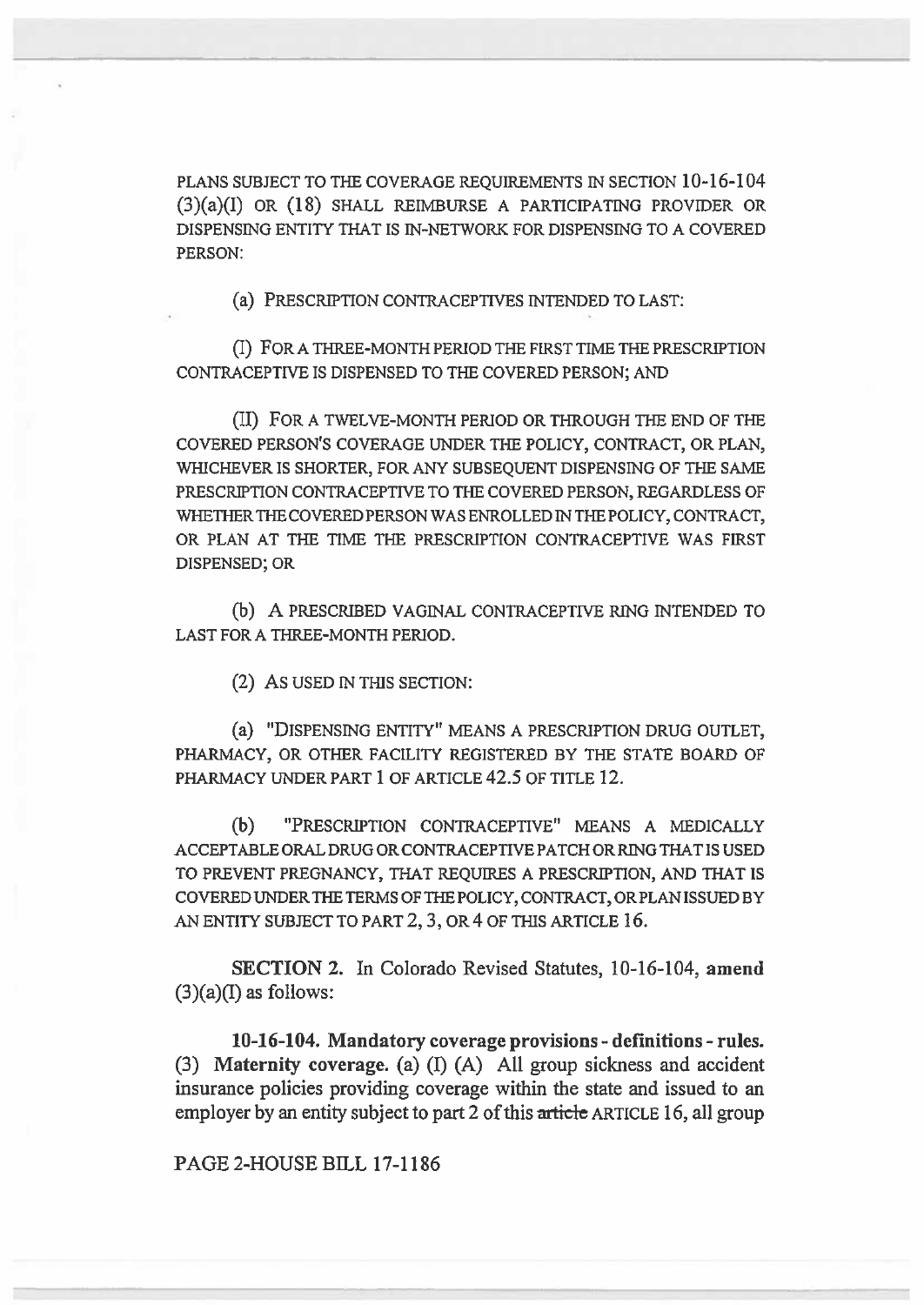health service contracts issued by an entity subject to part 3 or 4 of this article ARTICLE 16 and issued to an employer, all individual sickness and accident insurance policies issued by an entity subject to part 2 of this article ARTICLE 16, and all individual health care or indemnity contracts issued by an entity subject to part 3 or 4 of this article ARTICLE 16, except supplemental policies covering a specified disease or other limited benefit, shall MUST insure against the expense of normal pregnancy and childbirth or provide coverage for maternity care and provide coverage for contraception in the same manner as any other sickness, injury, disease, or condition is otherwise covered under the policy or contract; EXCEPT THAT COVERAGE FOR CONTRACEPTION MUST BE CONSISTENT WITH THE REQUIREMENTS IN SECTION 10-16-104.2.

(B) Individual sickness and accident insurance policies or contracts may exclude coverage for pregnancy and delivery expenses on the grounds that pregnancy was a preexisting condition; EXCEPT THAT the exclusion for **the** A pregnancy as a preexisting condition under the policy or contract shall DOES not apply for any subsequent pregnancies. Group sickness and accident insurance policies or contracts shall MUST not exclude coverage for pregnancy and delivery expenses on the grounds that pregnancy was a preexisting condition.

**SECTION 3. Act subject to petition - effective date.** This act takes effect January **1,** 2019; except that, if a referendum petition is filed pursuant to section 1 (3) of article V of the state constitution against this act or an item, section, or part of this act within the ninety-day period after final adjournment of the general assembly, then the act, item, section, or **part will** not take effect unless approved by the people at the general **election to be held** in November 2018 and, in such case, will take effect on

## PAGE 3-HOUSE BILL 17-1186